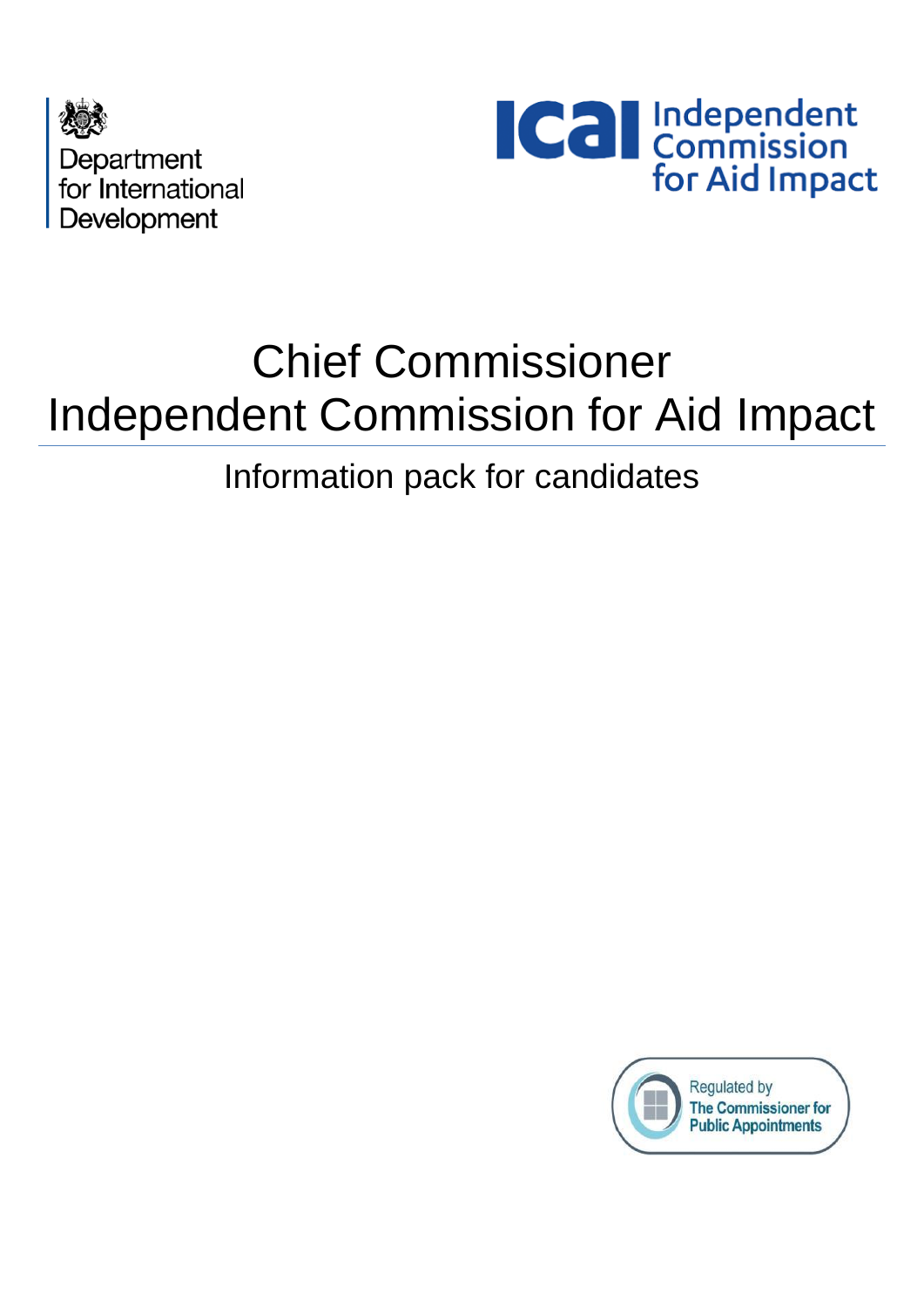## **Contents**

| <b>Introductory Note</b>             | 3 |
|--------------------------------------|---|
| <b>Background to ICAI</b>            | 4 |
| <b>Key Roles and Responsbilities</b> | 5 |
| <b>Vacancy Description</b>           | 6 |
| How to apply                         | 8 |
| Overview of the appointment process  | 9 |
| <b>Terms and Conditions</b>          |   |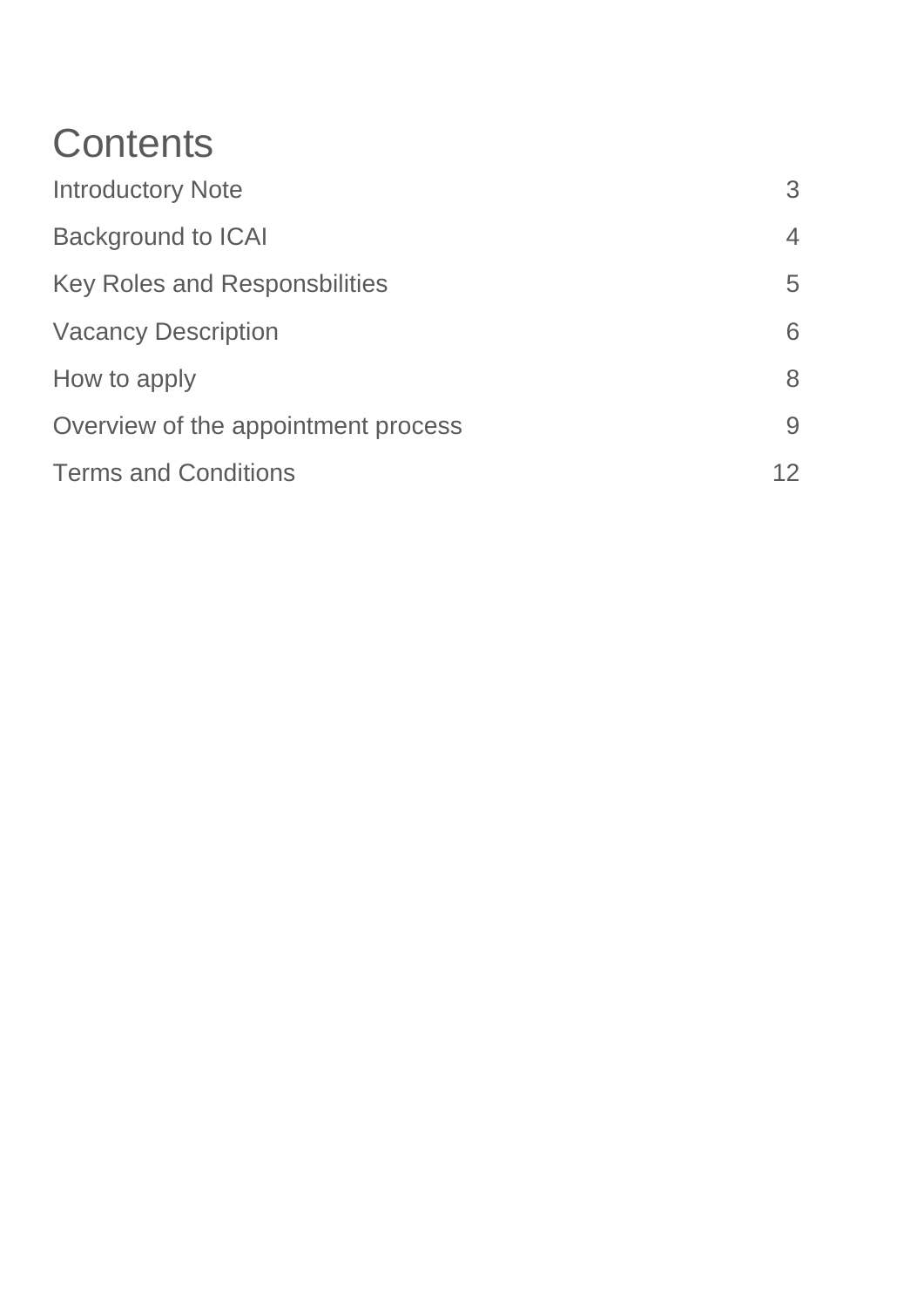### Introductory note

Thank you for your interest in this appointment.

This is an exciting opportunity to lead an organisation that is at the heart of the UK international development effort, providing independent scrutiny of the effectiveness of all UK government aid totalling around £13bn a year.

The Independent Commission for Aid Impact (ICAI) sets its own work programme, examining key strategic issues facing UK Aid programmes, and supports Parliament to hold the Government to account for the impact and value for money of those programmes.

ICAI's work is high profile. ICAI reviews span the breadth of the UK's aid priorities, from migration, global health threats and aid in conflict affected countries, to tackling violence against women and girls and tax avoidance and evasion. They examine key international development challenges and their findings inform public and parliamentary debate. In addition to providing independent scrutiny, ICAI reviews contribute to improving the effectiveness and impact of UK aid.

The Chief Commissioner will work independently of Government, and bring considerable international development and leadership experience to the role, leading the Board with two other commissioners to develop a strategic work programme. The Chief Commissioner represents ICAI and its work to a range of important audiences, including Parliament.

The successful candidate will be expected to take up post in July 2019 (after a phased induction) for a single four year term.

More detail about ICAI, the Chief Commissioner vacancy, and the application process can be found in this pack.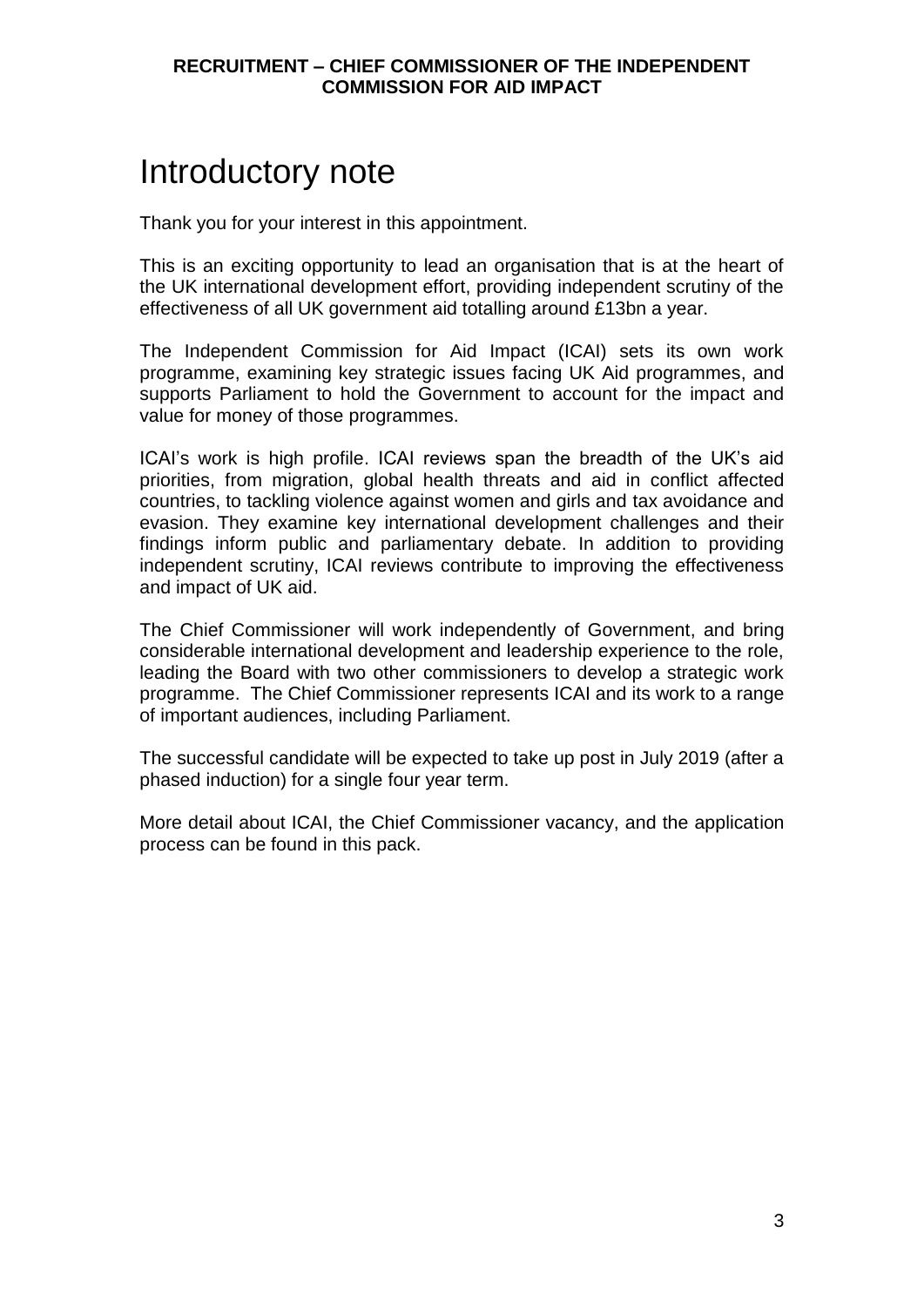### Background to ICAI

#### **Background to the Independent Commission for Aid Impact (ICAI)**

The Independent Commission for Aid Impact (ICAI) is an advisory nondepartmental public body (aNDPB) of the Department for International Development (DFID). ICAI was established in May 2011 and provides scrutiny of all UK government aid spending. ICAI reports on its work to Parliament through the House of Commons [International Development Committee.](http://www.parliament.uk/business/committees/committees-a-z/commons-select/international-development-committee/)

ICAI's formal remit is to "provide independent evaluation and scrutiny of the impact and value for money of all UK Government ODA". Its functions are to:

- carry out a small number of well-prioritised, well-evidenced, credible, thematic reviews on strategic issues faced by the UK Government's aid spending;
- inform and support Parliament in its role of holding the UK Government to account; and
- ensure its work is made available to the public.

The Chief Commissioner leads a Board of Commissioners to undertake thematic reviews on strategic issues faced by the UK Government's aid spending. Recent reviews have examined UK aid's work in a conflict affected country, its response to irregular migration in the Central Mediterranean, and the work of the cross-government Prosperity Fund. The Board is supported by a contracted service provider and a secretariat of civil servants.

ICAI's work programme is developed and agreed by a Sub-Committee of the House of Commons International Development Select Committee. This Sub-Committee is focused on the work of ICAI and takes evidence from ICAI and Government departments on ICAI reports.

Further information about the work of ICAI can be found on its website: <https://icai.independent.gov.uk/>

A Cabinet Office mandated review of ICAI, published in December 2017, may also be of interest: [ICAI Tailored Review.](https://www.gov.uk/government/uploads/system/uploads/attachment_data/file/665905/Tailored-Review-ICAIb.pdf)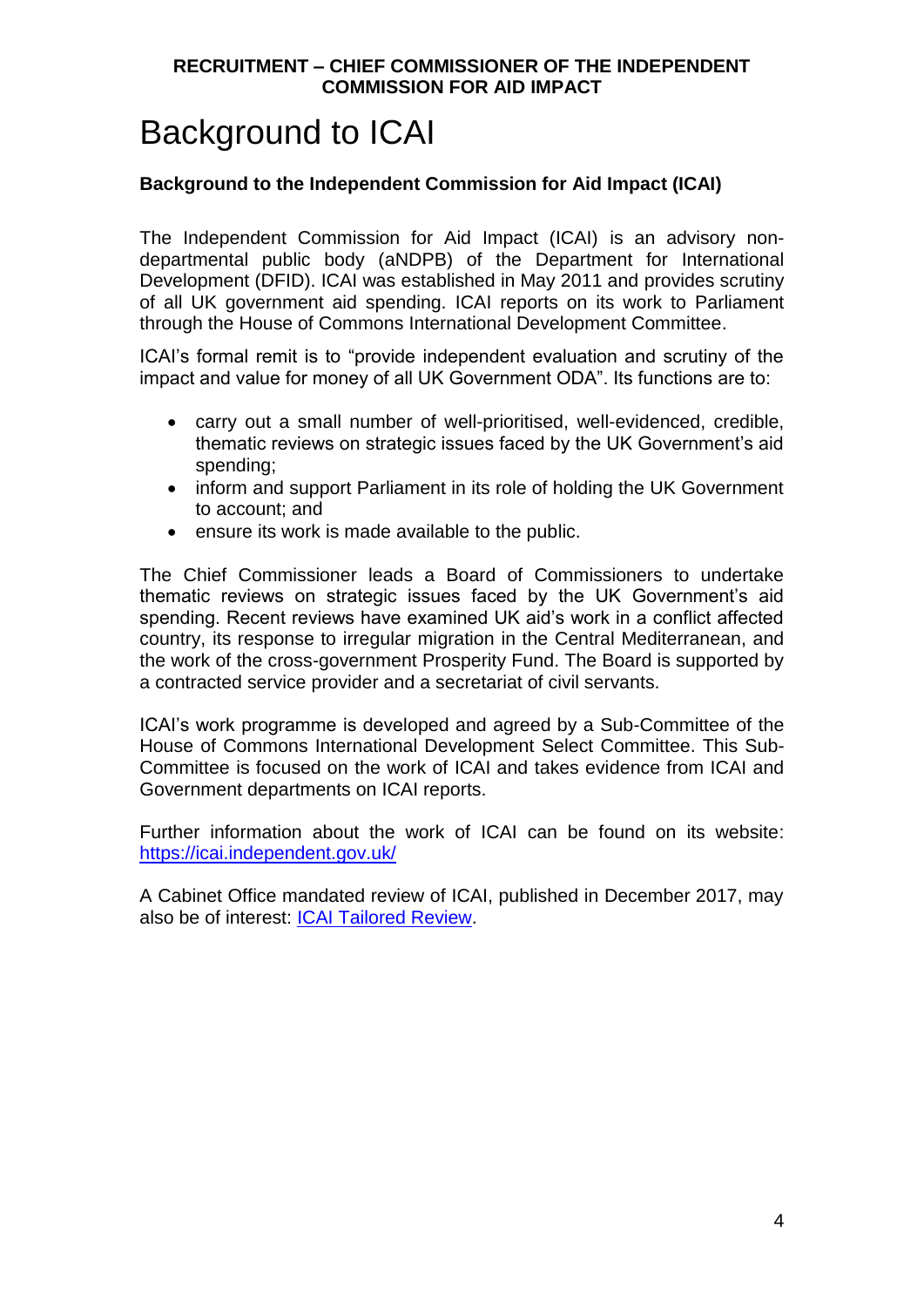### Key Roles and Responsibilities

The key roles and responsibilities of the Chief Commissioner are to:

- Represent ICAI effectively to a broad range of domestic and international audiences including the UK Parliament.
- Lead the ICAI Board, oversee and set direction for the delivery of reviews that provide independent evaluation and scrutiny of the impact and value for money of all UK Government Official Development Assistance.
- Lead the development of ICAI's work programme, ensure commissions are strategically focused and prioritised, and focus on the delivery of well-evidenced, high quality, thematic reports.
- Ensure review consistency and impact through detailed engagement across and within reviews.
- Establish ICAI's overall strategic direction within the policy and resource framework determined by Government; ensure its resources are managed effectively reflecting the organisation's role and values.
- Inform and support Parliament in its role of holding the UK Government to account, reporting to the International Development Select Committee on ICAI's work.
- Contribute to continuous improvement in the impact of UK aid, monitoring implementation of ICAI findings and ensuring their dissemination.
- Provide leadership, challenge and direction to ICAI Commissioners, Secretariat and Contractors, enabling these component parts to operate as one first-class aid scrutiny body.
- Build effective relationships with key stakeholders, including the International Development Select Committee and government departments providing Official Development Assistance.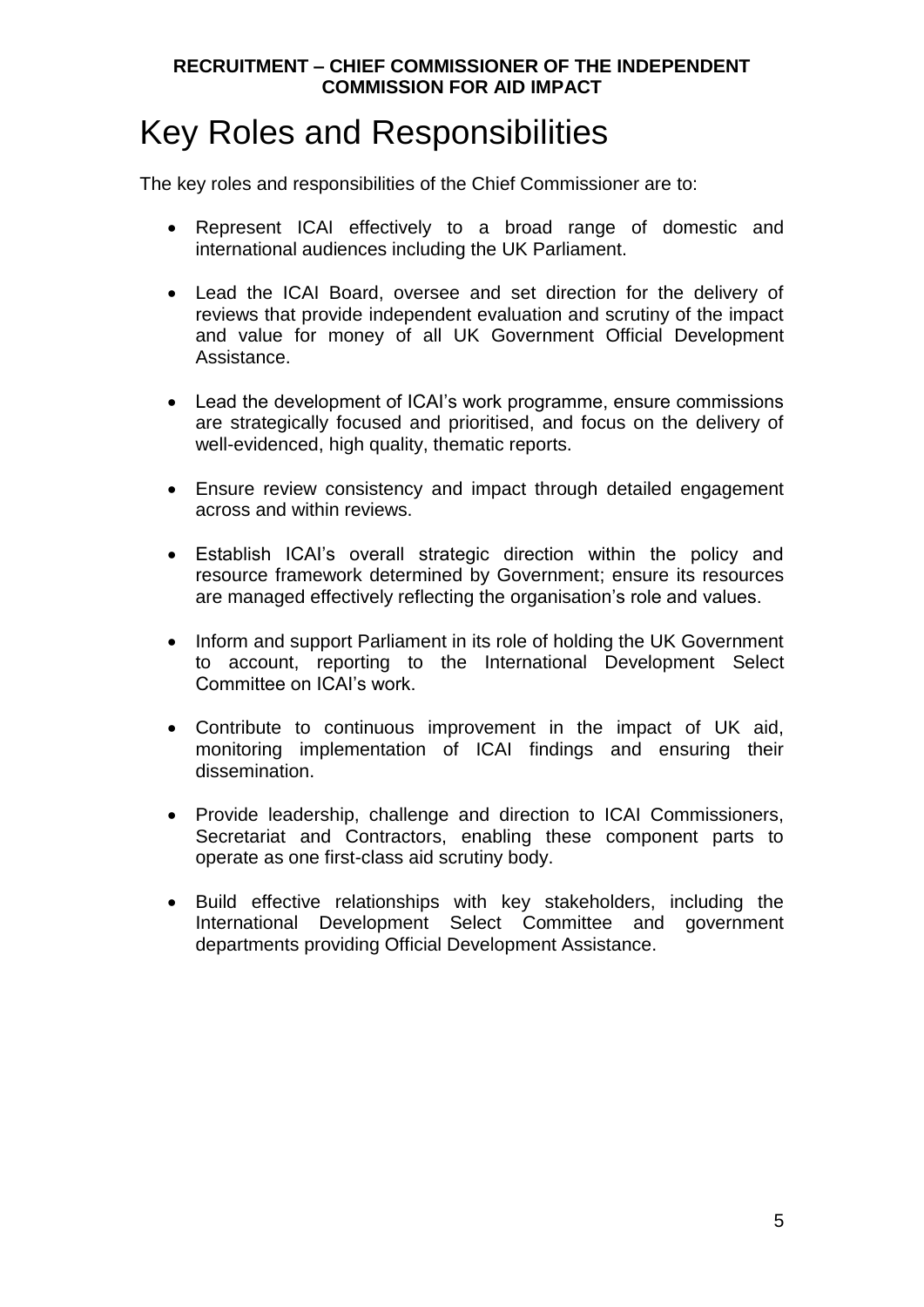### **Vacancy description**

**Job Title**: ICAI Chief Commissioner

**Salary**: Salary is linked to the DFID Director range which starts from £92,960 plus a benefits and pension package. The actual salary will be agreed, subject to negotiation on the final working arrangements.

#### **Vacancy Description**

A Board of Commissioners is being recruited to ICAI for a single four year term from 2019. As the Chief Commissioner you will use your international development experience and senior leadership skills to set the direction for ICAI's work, ensuring it delivers high quality scrutiny of the impact and value for money of UK Aid. You will work independently to hold Government to account, reporting directly to Parliament.

ICAI needs a leadership team with a diverse a mix of relevant skills and experience to undertake the role of scrutinising UK Government Official Development Assistance (ODA).

The full time role will be based in London with short periods of international travel required (including to fragile and conflict affected states) in the course of undertaking a review.

You will be a credible leader in high personal standing within your specialism, able to demonstrate independence from Government and specific interest groups (where there could be potential conflicts of interest), able to adhere to the Seven Principles of Public Life and the highest levels of professional integrity and propriety.

#### **Selection criteria**

#### **All appointments are made following an open competition conducted in accordance with the public appointments governance code.**

Your application should demonstrate how you meet the following criteria:

#### **Essential criteria**

- Extensive experience in international development and in at least one of evaluation, audit or finance contexts, as well as an understanding of public policy.
- Strong senior leadership skills and an ability to set the strategic direction of an organisation.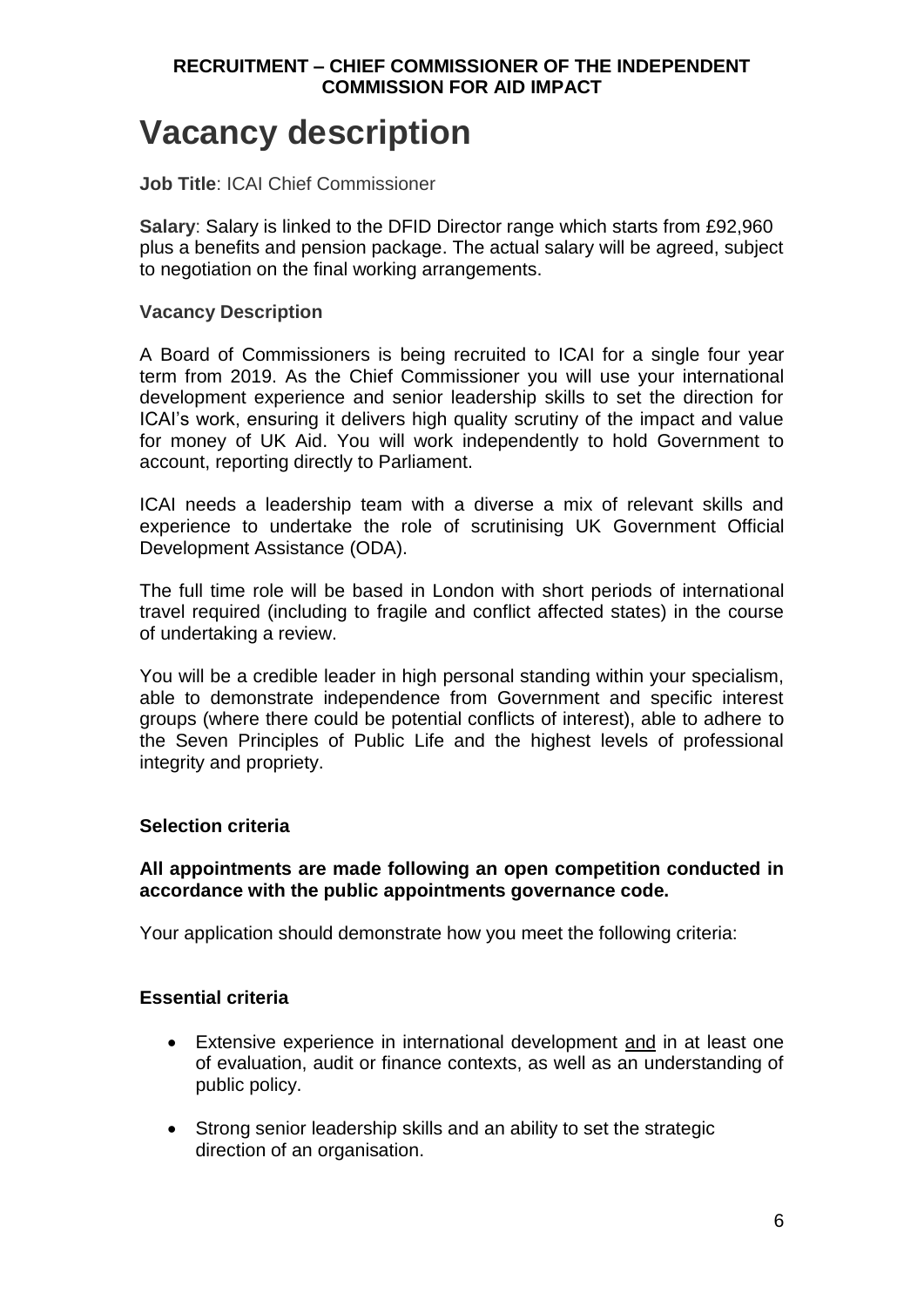- An ability to deliver in a complex political and operating environment, and uphold the principles of independence and objectivity.
- An ability to build and maintain constructive, transparent, strategically important relationships to command the confidence of a range of stakeholders including the UK Parliament, aid beneficiaries and international development practitioners.
- Effective communication skills; with experience of presenting with credibility to a broad range of domestic and international audiences. Key audiences in this role will include Parliament, media, industry practitioners and beneficiaries, as well as Government ministers and senior officials.
- Extensive experience and a proven track record of successfully overseeing and leading teams of technical experts and delivering projects to tight timescales. Specifically, an ability to:
	- clearly articulate direction and scope of projects;
	- ensure schedule and quality standards are maintained across reviews; and
	- ensure conclusions and recommendations are relevant, objective and evidence-based.

#### **Desirable criteria**

- Experience of undertaking scrutiny roles (private, public or voluntary sector experience).
- Understanding select committee processes.

**Further guidance about how to apply** can be found on the following pages.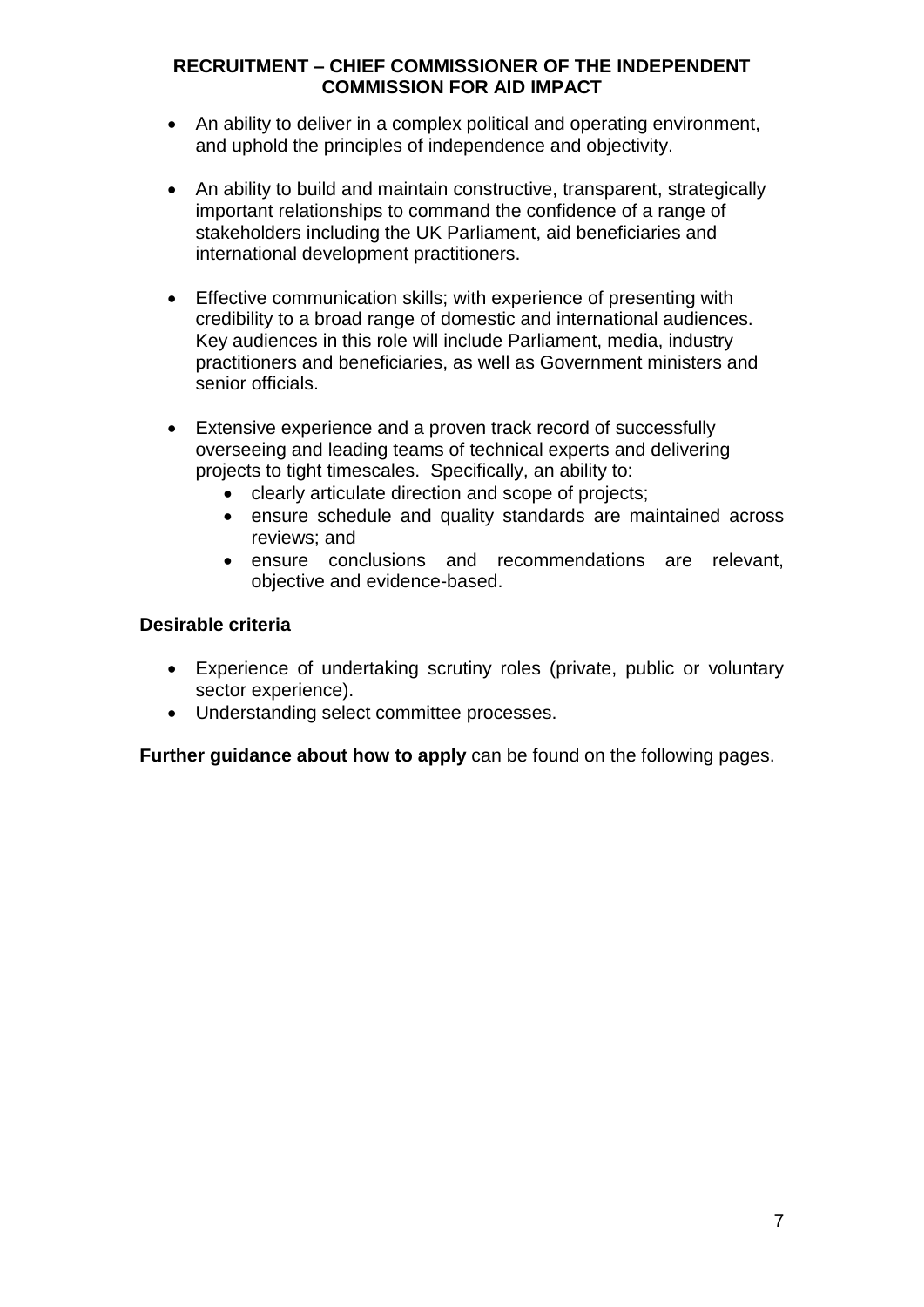### How to apply

#### **The closing date for applications is Sunday 10 June 2018.**

To apply for this post please email the following documentation to **[ICAI-recruitment@dfid.gov.uk](mailto:ICAI-recruitment@dfid.gov.uk) :**

- A **CV** setting out your career history, highlighting specific responsibilities and achievements relevant to this role. Please ensure you include your full name and contact details (including email address).
- **A personal statement**, providing evidence of your suitability for the role, making specific reference to all of the essential selection criteria set out above. We suggest this statement is no longer than two pages.
- A completed **diversity monitoring form**. All monitoring data will be treated in the strictest confidence and will not affect your application in any way. [Annexe A]
- Completed **candidate supporting information form,** including the names of at least two professional references who may be contacted at the shortlist stage. No contact with referees will be made without your prior knowledge [Annexe B]
- A completed Guaranteed Interview Scheme form (if you wish to apply under this scheme). [Annexe C]

All applications should be sent to **[ICAI-recruitment@dfid.gov.uk.](mailto:ICAI-recruitment@dfid.gov.uk)** The Recruitment Team will acknowledge your application. Please contact Lorraine Patrick at **[Lorraine-Patrick@dfid.gsx.gov.uk](mailto:Lorraine-Patrick@dfid.gsx.gov.uk)** if you do not receive an acknowledgment of your application.

If you cannot apply via email please post applications, by no later than the closing date of 23:00 Sunday 10 June 2018, to:

FAO: Lorraine Patrick Department for International Development Abercrombie House Eaglesham Road East Kilbride G75 8EA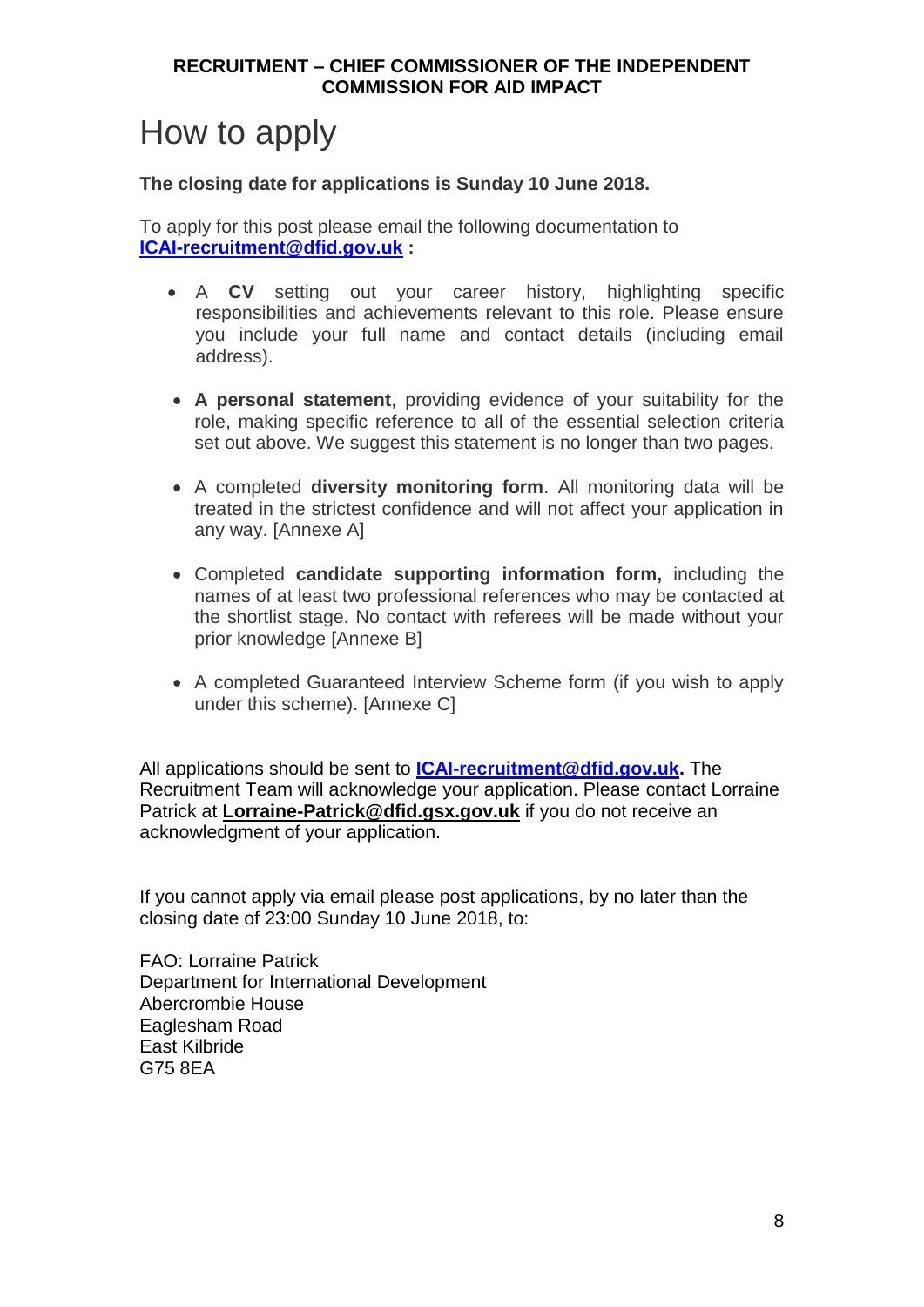### **Overview of the appointment process**

The role of Chief Commissioner for ICAI is subject to appointment by the Secretary of State for International Development. HM Government Ministers and the Commissioner for Public Appointments have designated the Chief Commissioner of ICAI as a significant appointment and the process will follow the Governance Code on Public Appointments.

In accordance with this code, an advisory assessment panel will sift applications, interview shortlisted candidates, and submit a list of appointable candidates to the Secretary of State to make the final appointment. The House of Commons International Development Select Committee will hold a pre-appointment hearing with the successful candidate before the appointment is made by the Secretary of State.

#### **Advisory assessment panel composition**

The panel will be comprised of:

- Tom McDonald National Audit Office, acting as a senior independent panel member with responsibility for providing assurance that the process of appointment is made in line with the Principles of Public Appointments
- Paul Scully, MP Chair of the International Development Committee Sub-Committee on the work of ICAI
- Joy Hutcheon (Director General, Finance and Corporate Performance), Department for International Development)
- ICAI Head of Secretariat Ekpe Attah

The role of the Panel is to provide the Secretary of State with a list of candidates who are capable of undertaking the role.

#### **Applications**

Applications must be received **by no later than 23:00 on Sunday 10 June 2018**. Details of what is required in the application can be found in the how to apply section (page 8).

#### **Conflicts of interest**

Candidates must note the requirement to declare any interests they may have that might cause questions to be raised about their approach to this role. They are required to declare any actual, potential or perceived conflict of interest, what the nature of the conflict is, and whether it is likely to, or could appear to interfere materially with their objective judgement when carrying out the role. The successful candidate will be required to comply with ICAI's conflict of interest policy.

Please declare any potential conflicts of interest with your application.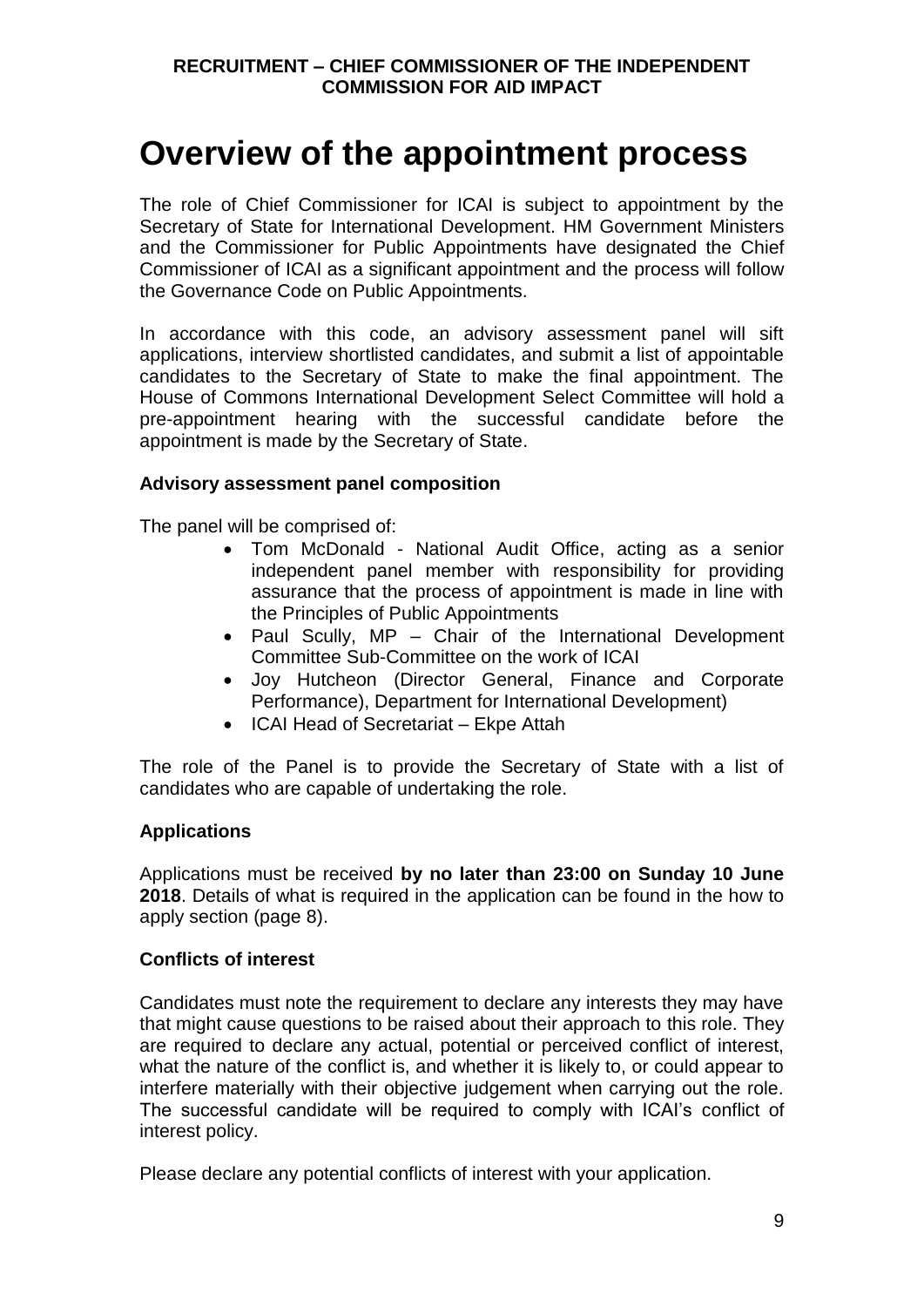#### **Sifting**

Applications will be sifted by the advisory assessment panel against the selection criteria (see pages 6 & 7). The advisory panel will rely on the information you provide in your CV and personal statement to assess whether you have the skills and experience required. Please ensure that you provide evidence to support how you meet all of the criteria.

#### **Panel interview**

The advisory assessment panel will invite candidates who have met the criteria for a competency-based interview which will include a short presentation.

#### **Shortlisting**

The advisory panel will submit a list of appointable candidates to the Secretary of State. You may be invited to a further interview by the Secretary of State before a decision is made.

#### **Pre-appointment hearing**

The House of Commons International Development Select Committee will hold a pre-appointment hearing with the successful candidate before a final decision is made. A pre-appointment hearing enables select committees of the House of Commons to take evidence from a preferred candidate for key public appointments. The Secretary of State will then consider observations made by the committee before making a decision.

#### **Arrangements for interviews**

Interviews with the advisory assessment panel will be held at 22 Whitehall, London, SW1A 2EG, currently scheduled for week commencing 09 July [tbc]. You will be advised of the format in advance.

Reasonable travel expenses will be reimbursed to candidates who attend for Interview.

#### **Indicative timeline**

The anticipated timeline for the recruitment process is as follows (dates are indicative and subject to change):

| <b>Activity</b>           | <b>Indicative date</b>             |
|---------------------------|------------------------------------|
| Advert closing            | 10 June 2018                       |
| Advisory panel interviews | Week commencing 09 July 2018 [tbc] |
| Appointment decision      | Late July / early August           |
| Pre-appointment hearing   | <b>Early Autumn</b>                |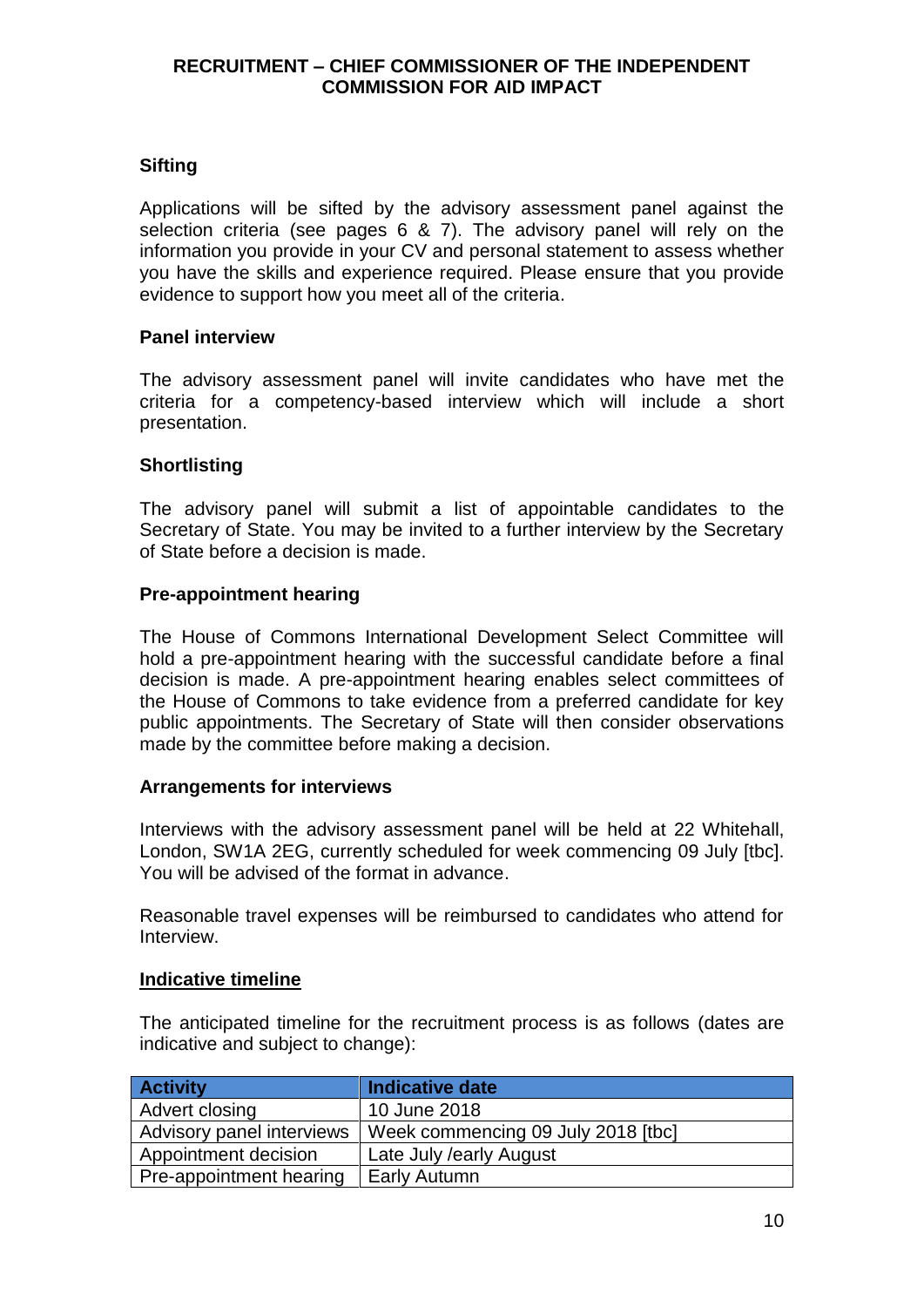| <b>Phased induction</b> | From January 2019 |
|-------------------------|-------------------|
| Contract start date     | <b>July 2019</b>  |

#### **Security clearance**

Before the appointment of the successful candidate can be confirmed, the Department will undertake background security checks. As part of this, we will need to confirm your identity, employment history over the past three years, nationality and immigration status, and criminal record (unspent convictions only).

The successful candidate must be willing to obtain security clearance to SC Clearance level. For further information, please follow this link: <https://www.gov.uk/guidance/security-vetting-and-clearance>

#### **If you are not completely satisfied**

DFID will aim to process all applications as quickly as possible and to treat all applicants with courtesy. If you have any complaints about the way your application has been handled, please contact Lorraine Patrick at [Lorraine-](mailto:Lorraine-Patrick@dfid.gsx.gov.uk)[Patrick@dfid.gsx.gov.uk.](mailto:Lorraine-Patrick@dfid.gsx.gov.uk)

If after receiving a comprehensive response from the Department you are still concerned, you can write to the Commissioner for Public Appointments. Please contact: The Commissioner for Public Appointments 1 Horse Guards Road London SW1A 2HQ Tel: 0207 271 8938 Email: [publicappointments@csc.gsi.gov.uk](mailto:publicappointments@csc.gsi.gov.uk)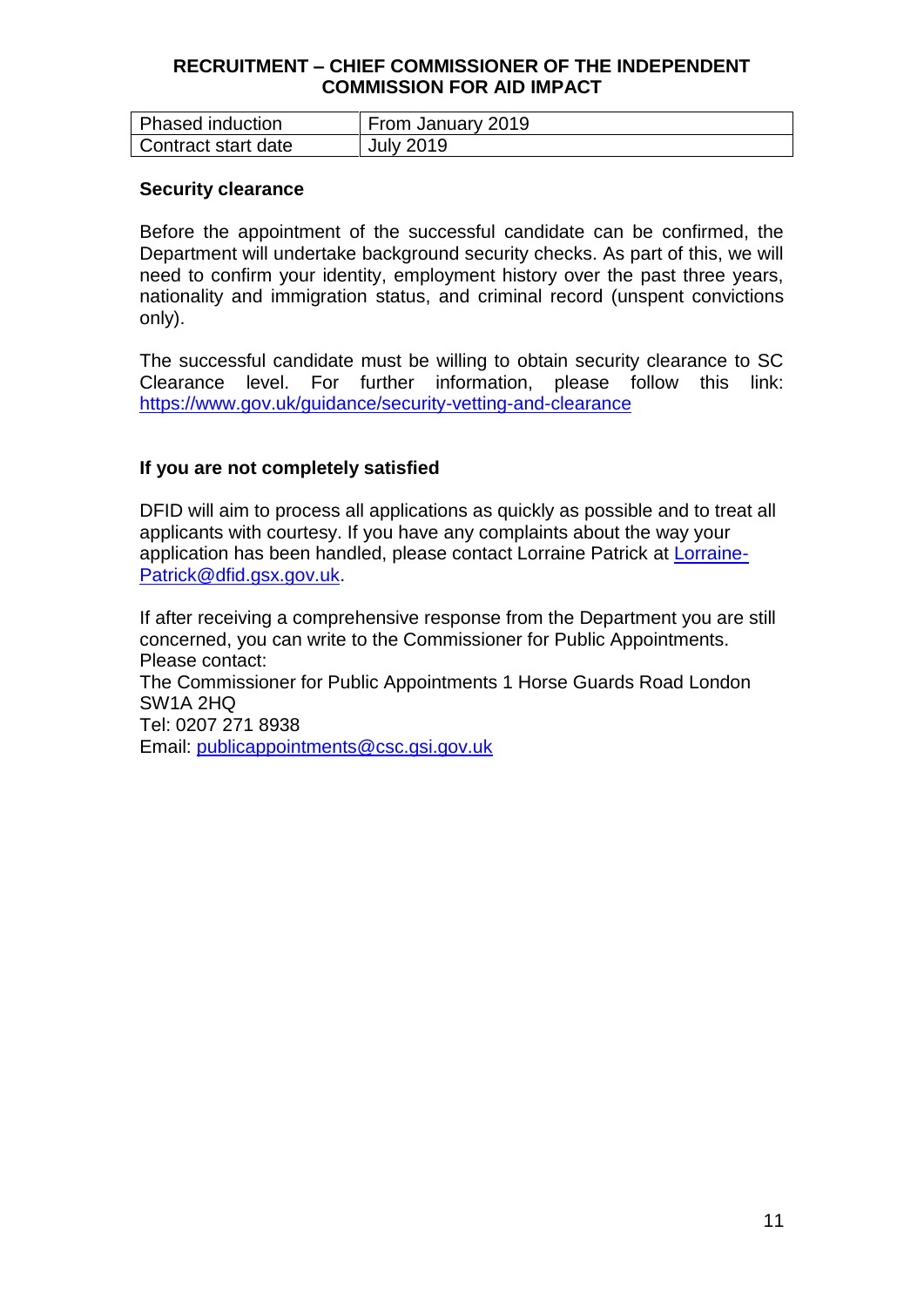### **Terms and conditions**

#### **Length of tenure**

A single 4 year term from July 2019 until June 2023.

The successful candidate will lead ICAI from July 2019, with a phased induction planned from January 2019. The working arrangements for the handover period (January – July 2019) will be confirmed once the successful candidate has been appointed, with plans for 50 paid days of work between January and July.

#### **Location**

Central London.

Overseas travel will be required to both fragile and non-fragile states.

#### **Working arrangements**

The recent Tailored Review of ICAI recommended that the Chief Commissioner's role should be full-time; final working arrangements will be agreed with the successful candidate.

#### **Salary range.**

Salary is linked to the DFID Director range which starts from £92,960 plus a benefits and pension package. The actual salary will be agreed, subject to negotiation on the final working arrangements.

#### **Accountability**

The Chief Commissioner is appointed by, and responsible to the Secretary of State for International Development, who is ultimately accountable to Parliament for the activities of ICAI. The Chief Commissioner reports on ICAI's performance to the International Development Select Committee.

#### **Equality and diversity**

DFID has a strong commitment to diversity and equality of opportunity. DFID is committed to appointing diverse, talented and high-performing individuals and welcomes applications from candidates irrespective of their background, gender, race, sexual orientation, religion or age, providing the required criteria are met. Applications from women and BME candidates in particular are encouraged.

#### **Nationality**